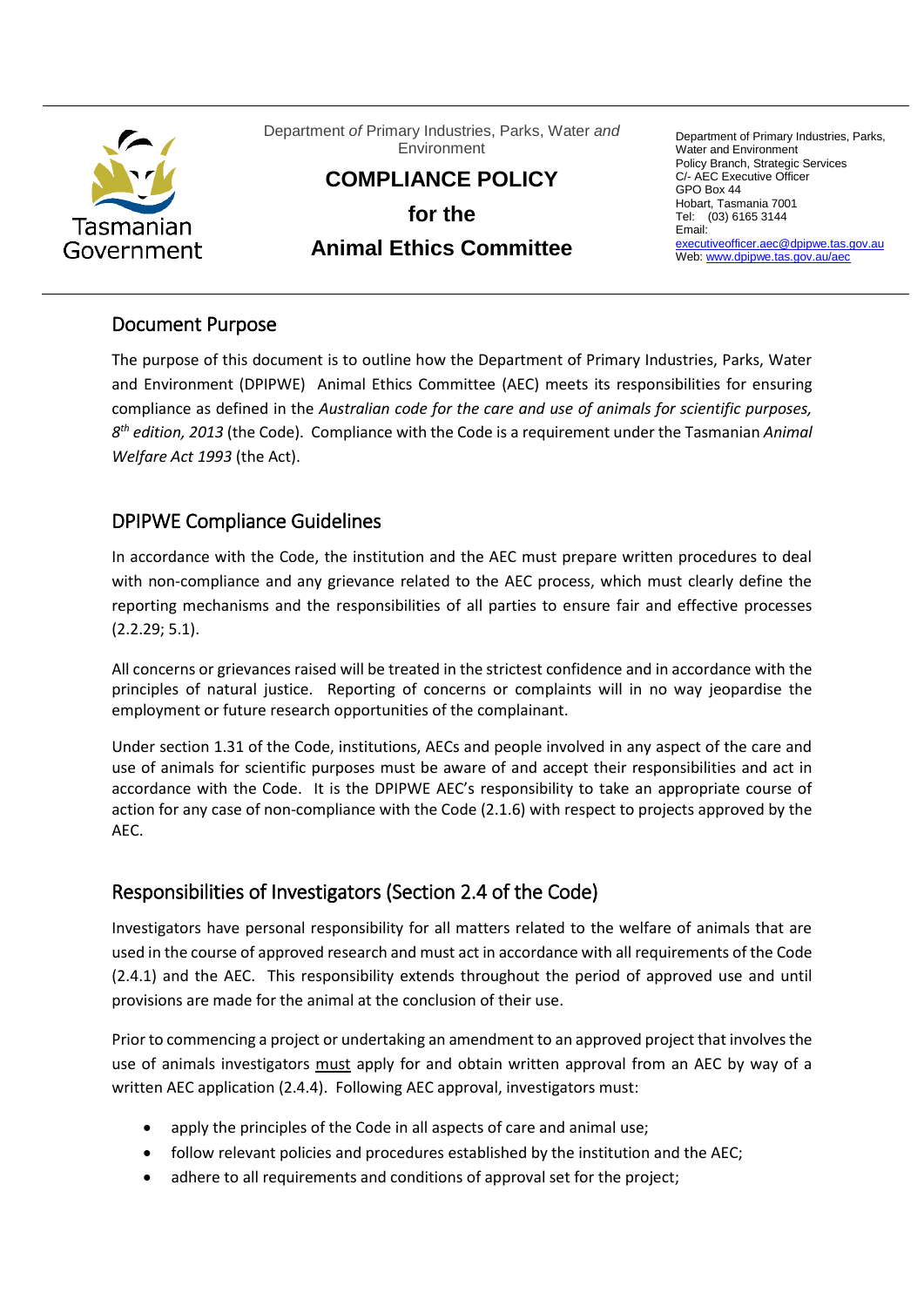- cease a project immediately if AEC approval is suspended or withdrawn;
- ensure appropriate education and training is undertaken to achieve the competency required to undertake a project; and
- ensure that procedures are performed competently and that records of animal care and use are adequately maintained (2.4.4).

As a condition of AEC approval, investigators are also required to make regular reports to the AEC, including annual and final reports, as well as prompt notification of any adverse or unexpected events that impact on animal wellbeing (2.4.18).

# Responsibilities of the AEC and the Institution (Sections 2.1, 2.3 & 5.1 of the Code)

The primary responsibility of the AEC is to ensure, on behalf of the institution, that all care and use of animals is conducted in accordance with the Code (2.3.1). The AEC must provide a competent, fair, consistent and timely review of the applications and reports it receives in relation to projects involving the care and use of animals for research and must only approve research using animals that is ethically justified, provides for the welfare of animals, and complies with the principles of the Code (2.3.3; 2.3.5). It is the AEC's responsibility to monitor AEC-approved projects, to only allow continuation of projects that conform to the Code and to take appropriate actions in response to suspected noncompliance with the Code (2.3.2).

The institution is responsible for responding promptly and effectively to recommendations from the AEC, to promote compliance and to ensure that, through the operation of an AEC, all care and use of animals for scientific purposes conducted on behalf of the institution is in compliance with the Code (2.1.2). This includes addressing concerns raised by the AEC regarding non-compliance with the Code and may include disciplinary action upon advice of the AEC.

# Responsibilities of External Institutions (Section 2.6 of the Code)

When an institution uses an AEC that has been established by another institution, such use must be based on a formal agreement that has been developed in consultation with the AEC (2.6.2). Under this agreement, external institutions which utilise the DPIPWE AEC are expected to comply with the AEC policies, particularly in accordance with sections 2.1, 2.2 and 2.6 of the Code.

# Non-compliance (Section 2.3.25 of the Code)

#### Non-compliance with the Code may include but is not restricted to:

- Failure to comply with AEC decisions, processes or conditions of approval
- Failure to comply with the principles or requirements of the Code
- Failure to comply with relevant codes and legislation (e.g. the *Australian code for the responsible conduct of research 2007*; the Tasmanian *Animal Welfare Act 1993*)
- Concerns regarding the decisions, behaviour, beliefs (including conflicts of interest) or procedures of the AEC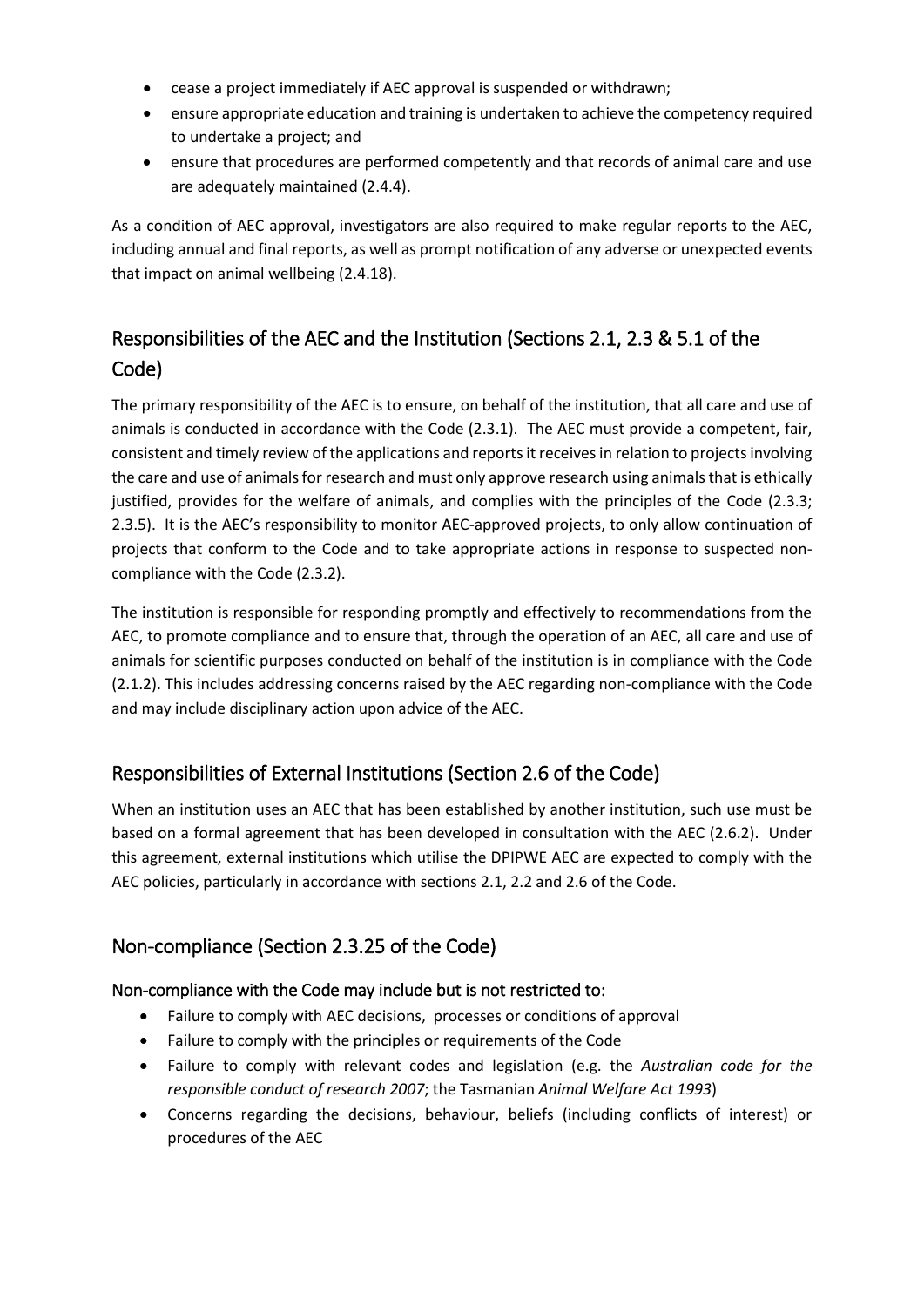### Specific incidents of non-compliance may include (but are not limited to):

- Conducting research without appropriate approvals (written AEC approval, scientific permits)
- Unauthorised animal use
- Unauthorised procedure use
- Failure to notify of changes to a project such as to procedures, animal use or staffing.
- Failure to notify of an unexpected adverse event
- Failure to submit a satisfactory report by the due date without prior notification
- Failure to comply with requests from the AEC (e.g. for paperwork, information on a project)
- Failure to cease procedures or activities that may adversely affect animal wellbeing
- Failure to perform a procedure (e.g. monitoring, euthanasia, analgesia) to identify, reduce or prevent unnecessary animal suffering
- Failure to adequately and appropriately disseminate research data

### Detecting, Assessing and Responding to suspected non-compliance

Section 5.1 of the Code stipulates that "institutions must have procedures for addressing complaints and non-compliance relating to the care and use of animals for scientific purposes."

This document is for guidance only and each case of suspected non-compliance with the Code is assessed on a case by case basis with the AEC using guiding principles in order to deliver an appropriate response. In line with DPIPWE's compliance policy, the AEC's process for responding to suspected non-compliance is a 3-stage process, "Detection", "Assessment" and "Response".

### **Detection**

Detection of suspected non-compliance by the AEC may occur by a variety of means:

- Third party notification
- Through routine AEC administrative processes such as annual or final reports or adverse incident reports
- Notification by an investigator
- During a routine AEC inspection or monitoring activity

All reports / cases of suspected non-compliance will be taken seriously and will be recorded in an appropriate manner. Once non-compliance has been detected, the AEC will then move on to the assessment phase of the process.

#### Assessment

Once a suspected non-compliance is detected, the AEC will assess the breach taking into account a number of criteria in order to determine an appropriate response. These criteria are a guide only:

- the seriousness of the non-compliance in the context of the legislation;
- the legitimacy of the complaint;
- the length of time since the complaint;
- failure to comply with conditions of approval or any formal request;
- previous history / compliance issues;
- the level of public concern / interest;
- culpability of the person;
- steps / initiative taken by the 'offender' to mitigate or acknowledge non-compliance;